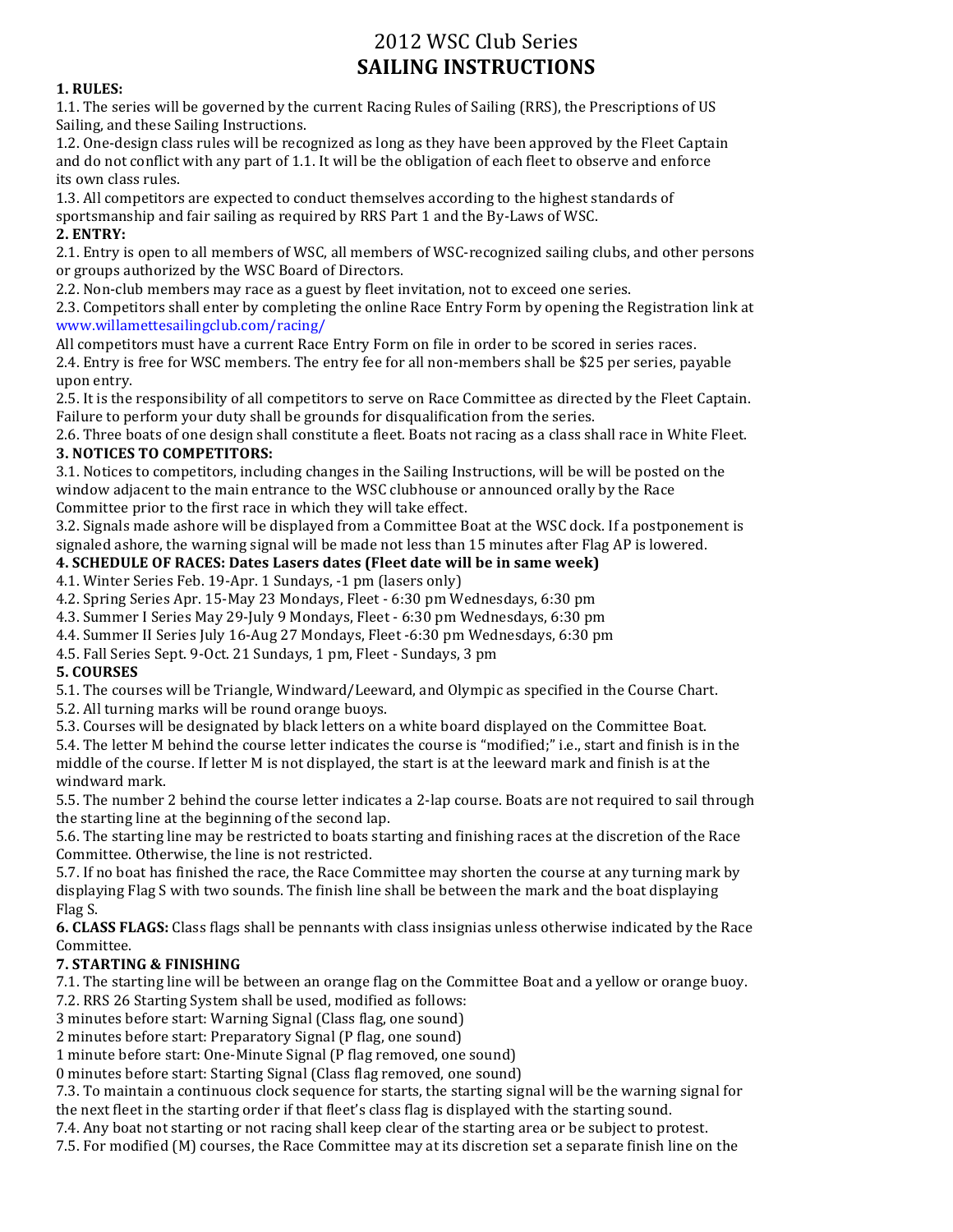opposite side of the Committee Boat from the starting line. If no separate line is set, the finish line shall be the same as the starting line.

7.6. For unmodified courses (no M displayed), the finish line shall be between a flag on a Committee Boat and the windward mark.

7.7. **Individual Recall**: If one or more boats are over the starting line early, the Race Committee shall display Flag X with one sound. The Race Committee will, as a courtesy, attempt to hail the numbers of the OCS boats, but failure to do so shall not relieve boats of the responsibility to start properly.

7.8. **General Recall**: If the Race Committee is unable to identify the boats starting early, it shall display the First Substitute flag with two sounds. The warning signal for a new start for the recalled class shall be made one minute after First Substitute is lowered.

7.9. **Round the ends rule**: If the Race Committee displays the I Flag in place of the P Flag, RRS 30.1(round-the-ends rule) will be in effect for that start. Boats on course side of the starting line after the 1-minute signal must return to the pre-start side of the line by rounding one of the ends.

7.10. For Laser Racing Only: Rule 30.1 is always in effect, whether or not the I Flag is displayed.

## **8. TIME LIMIT:**

8.1. The time limit for the first boat to finish shall be 45 minutes. The Race Committee may abandon the race before the time limit if, in its judgment, the race cannot be completed on time.

8.2. Boats finishing more than 15 minutes after the first boat shall be scored DNF.

### **9. SAFETY**

9.1. All competitors shall wear a US Coast Guard approved Personal Flotation Device (PFD) while on the water, other than brief periods while adding or removing clothing.

9.2. All boats shall carry the following safety equipment:

One bailing device (portable or through-hull)

One horn or whistle audible for at least ½ mile

Bowline at least equal to the length of the boat

Any other safety equipment required by state or federal law

9.3. The Race Committee may, at its discretion, inspect boats to make sure they comply with all safety requirements. Boats found in violation may be disqualified from that race.

9.4. Competitors will be subject to disqualification for interfering with commercial traffic. Race Committee will assign a Safety Boat to lead all commercial vessels through the course. The warning signal shall be 4 long sounds, repeated continuously until commercial traffic has cleared the course. 9.5. Any boat passing between a commercial vessel and the Safety Boat leading it through the course shall be scored DSQ and must retire immediately from that race.

9.6. Boats at risk of collision with a commercial vessel may use any means of propulsion necessary to keep clear, except that if by doing so they improve their position in the race, they shall immediately retire.

### **10. PROTESTS & PENALTIES:**

10.1. Competitors are strongly encouraged to settle rules infractions on the water by taking the Two-Turns penalty specified in RRS 44. **For Laser Racing Only**: The Two-Turns penalty is modified to a One-Turn penalty.

10.2. If you believe you have been fouled and the offending competitor fails to take a penalty on the water, you may protest by hailing "Protest" at the first reasonable opportunity. You are not required to display a red protest flag.

10.3. A boat intending to protest shall report its intent and the sail number of the boat it is protesting to the Race Committee upon finishing.

10.4. Parties to protests shall report to the race committee within 15 minutes after the Committee Boat docks. Failure to report by a protestor will result in the protest being disallowed. Failure to report by a protestee will result in the protest being held without him or her.

10.5. Rule 63 is changed to "Three Minute Justice" in lieu of a protest committee hearing. "3 Minute Justice" is defined as follows: Each party to a protest may select one fleet competitor as a judge. Each party has 1 minute to tell his or her story. Judges have 1 minute to make a decision. Judges' decisions are final.

### **11. SCORING:**

11.1. The low point scoring system, RRS Appendix A9 with modifications, will apply.

11.2. Boats not competing (DNC), not starting (DNS), not finishing (DNF), on course side at the start (OCS), disqualified (DSQ), or retired after finish (RAF) shall be scored by the number of finishers for each race plus 1.

11.3. For every 5 races sailed, each boat may exclude its worst score.

11.4. White fleet shall be scored using the Portsmouth rating system.

**12. PRIZES:** Prizes will be awarded based on the number of boats registered for the series using the following formula:

12.1. 3 boats = 1 award

12.2. 6 boats = 2 awards